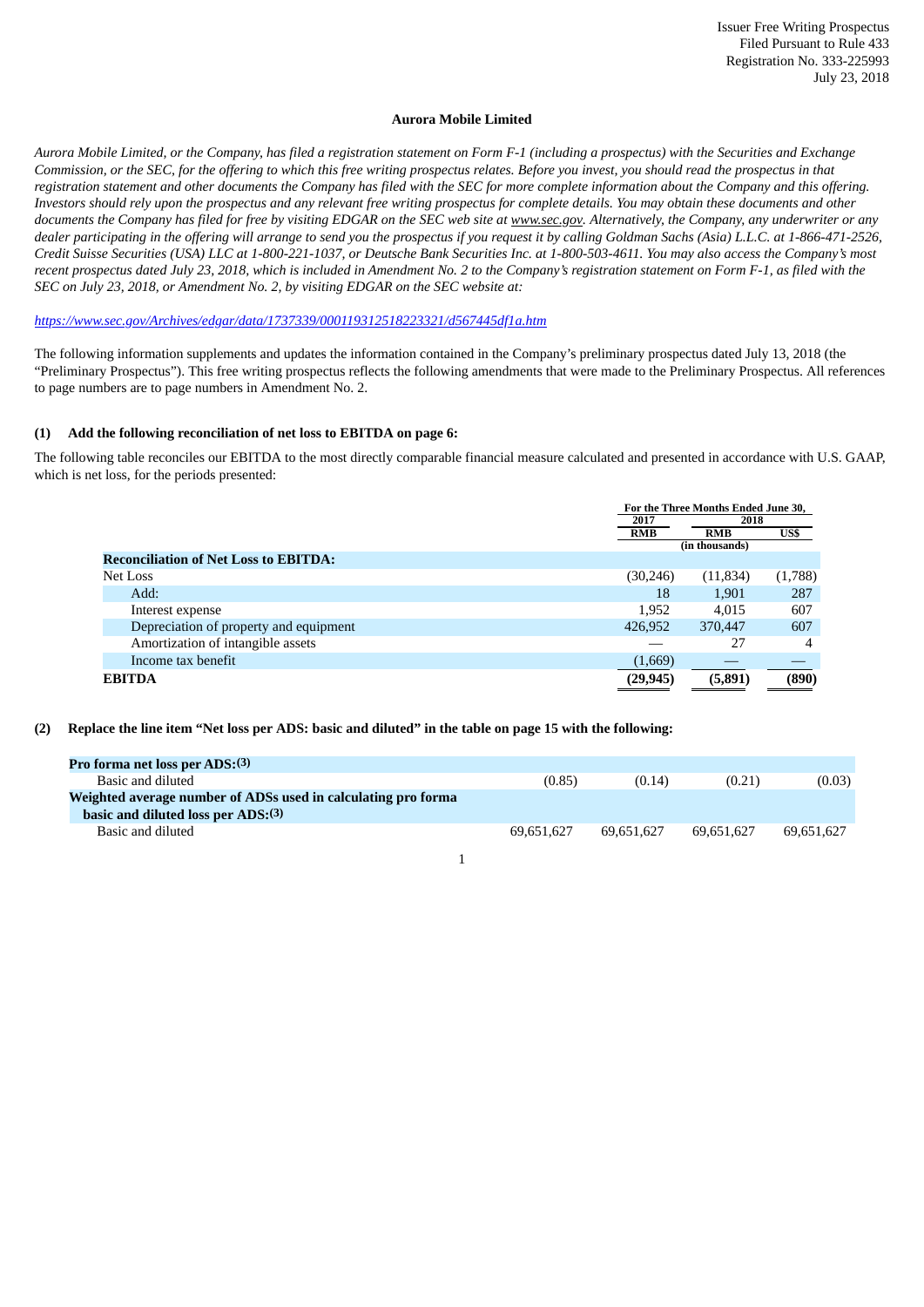### (3) Insert the following footnote (2) on page 16 as a footnote to the line item "Weighted average number of shares used in calculating pro **forma basic and diluted loss per common share:" of the table on page 15:**

(2) The reconciliation from the weighted average number of shares used in calculating basic and diluted loss per share to the weighted average number of shares used in calculating pro forma basic and diluted loss per share is as follows:

|                                                                 | For the Year Ended December 31,<br>2017 |            | For the Three Months Ended March 31.<br>2018 |                |                |              |
|-----------------------------------------------------------------|-----------------------------------------|------------|----------------------------------------------|----------------|----------------|--------------|
|                                                                 | Class A                                 | Class B    | Total                                        | <b>Class A</b> | <b>Class B</b> | <b>Total</b> |
| Weighted average number of shares used in calculating basic and |                                         |            |                                              |                |                |              |
| diluted loss per share                                          | 18,801,775                              | 23,864,895 | 42,666,670                                   | 18,801,775     | 23.864.895     | 42,666,670   |
| Add: Pro forma adjustment                                       | 27,632,643                              | 235.294    | 27,867,937                                   | 27,632,643     | 235.294        | 27,867,937   |
| Weighted average number of shares used in calculating pro forma |                                         |            |                                              |                |                |              |
| basic and diluted loss per share                                | 46,434,418                              | 24,100,189 | 70.534.607                                   | 46.434.418     | 24,100,189     | 70,534,607   |

The pro forma adjustment reflects (i) the redemption of 1,738,720 Series C preferred shares held by T.C.L. Industries Holdings (H.K.) Ltd., (ii) the automatic re-designation of 23,864,895 common shares and automatic conversion of 235,294 Series A preferred shares held by KK Mobile Limited into 24,100,189 Class B common shares on a one-for-one basis immediately prior to the completion of this offering, and (iii) the automatic re-designation or conversion, as the case may be, of all of our remaining 46,434,418 shares into 46,434,418 Class A common shares immediately prior to the completion of this offering, as if these had occurred on January 1, 2017 and 2018, respectively.

### **(4) Add the following risk factor on page 58:**

# ADSs holders may not be entitled to a jury trial with respect to claims arising under the deposit agreement, which could result in less favorable *outcomes to the plaintiff(s) in any such action.*

The deposit agreement governing the ADSs representing our Class A common shares provides that, to the fullest extent permitted by law, ADS holders waive the right to a jury trial of any claim they may have against us or the depositary arising out of or relating to our shares, the ADSs or the deposit agreement, including any claim under the U.S. federal securities laws.

If we or the depositary opposed a jury trial demand based on the waiver, the court would determine whether the waiver was enforceable based on the facts and circumstances of that case in accordance with the applicable state and federal law. To our knowledge, the enforceability of a contractual pre-dispute jury trial waiver in connection with claims arising under the federal securities laws has not been finally adjudicated by the United States Supreme Court. However, we believe that a contractual pre-dispute jury trial waiver provision is generally enforceable, including under the laws of the State of New York, which govern the deposit agreement, by a federal or state court in the City of New York, which has non-exclusive jurisdiction over matters arising under the deposit agreement. In determining whether to enforce a contractual pre-dispute jury trial waiver provision, courts will generally consider whether a party knowingly, intelligently and voluntarily waived the right to a jury trial. We believe that this is the case with respect to the deposit agreement and the ADSs. It is advisable that you consult legal counsel regarding the jury waiver provision before entering into the deposit agreement.

2